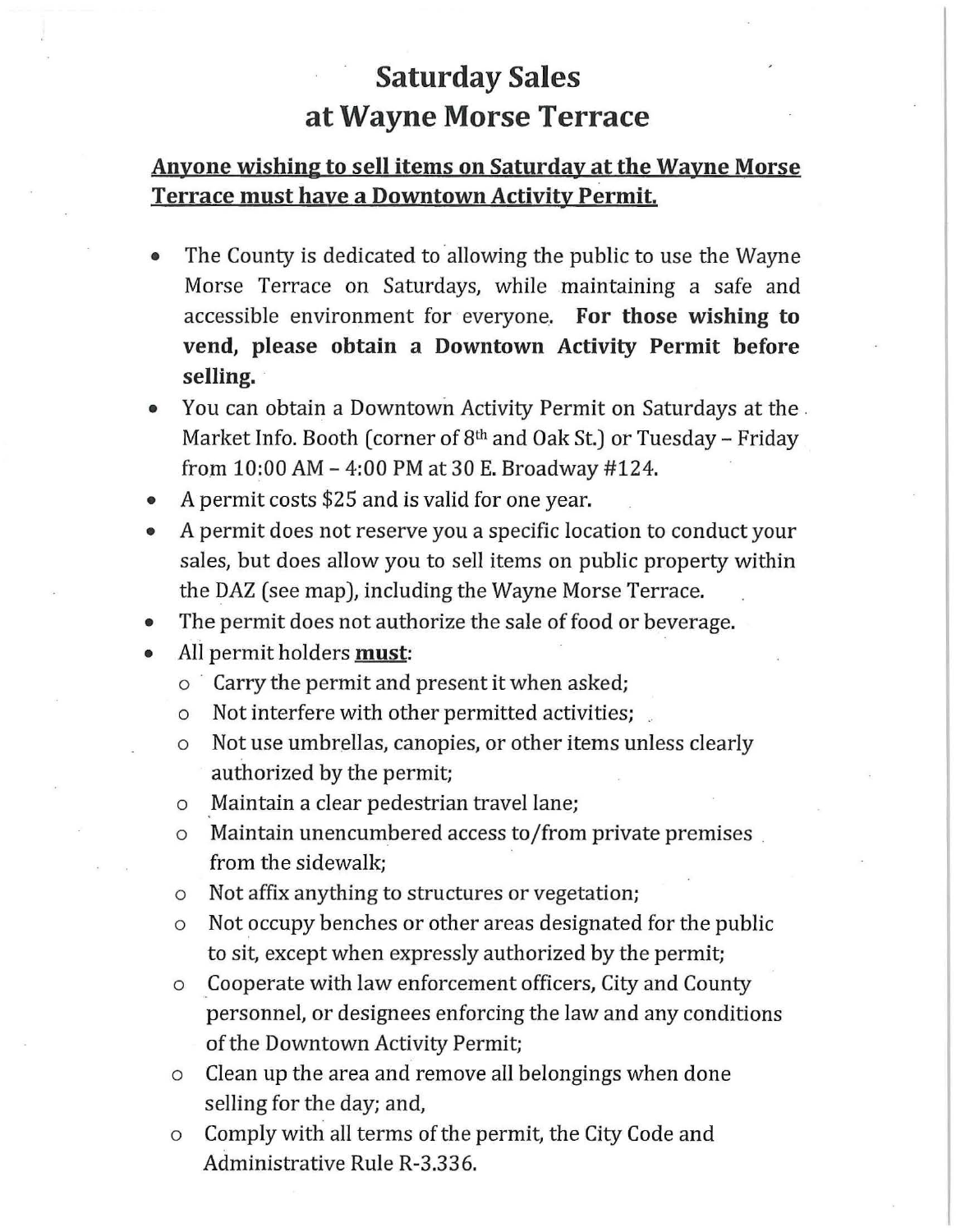City of Eugene<br>Downtown Activity Zone (DAZ)